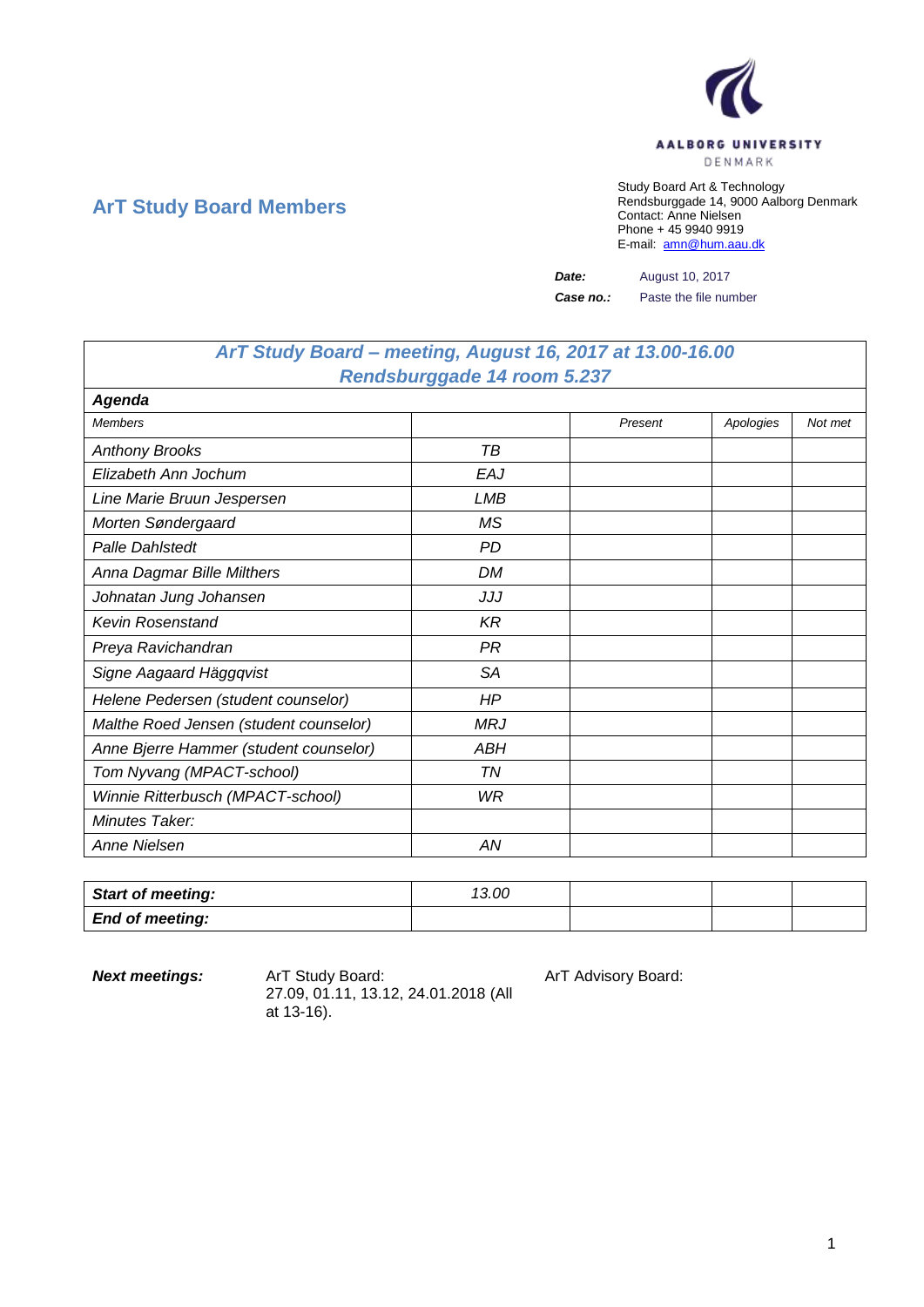

| Items:           |                                                                                                                                                                                                                                 |
|------------------|---------------------------------------------------------------------------------------------------------------------------------------------------------------------------------------------------------------------------------|
| 1.               | Approval of Agenda 16.08.2017                                                                                                                                                                                                   |
|                  |                                                                                                                                                                                                                                 |
| 2.               | Approval of Minutes 15.06.2017                                                                                                                                                                                                  |
|                  |                                                                                                                                                                                                                                 |
| 3.               | News:                                                                                                                                                                                                                           |
| 3.a.             | <b>Head of Study (LMB)</b>                                                                                                                                                                                                      |
|                  | New PR position<br>$\bullet$<br>ArT Teacher meeting<br>$\bullet$<br>Erasmus agreements<br>$\bullet$<br>Visitor from ESAP Porto<br>$\bullet$<br>Follow up on ArT Strategy and action plan<br>$\bullet$<br>Electives<br>$\bullet$ |
|                  |                                                                                                                                                                                                                                 |
| 3.b.             | <b>Students (NN)</b>                                                                                                                                                                                                            |
|                  | Election of the Vice<br>$\bullet$                                                                                                                                                                                               |
|                  |                                                                                                                                                                                                                                 |
| 3.c.             | <b>Students Supervisors (MRJ/HP)</b>                                                                                                                                                                                            |
|                  |                                                                                                                                                                                                                                 |
| 3.d.             | <b>MPACT-School (TN/WRB)</b>                                                                                                                                                                                                    |
|                  |                                                                                                                                                                                                                                 |
| $\overline{4}$ . | Semester guides Fall 2017                                                                                                                                                                                                       |
|                  | ArT1 (LMBJ)                                                                                                                                                                                                                     |
|                  | ArT3 (ML)<br>ArT5 (EAJ)                                                                                                                                                                                                         |
|                  |                                                                                                                                                                                                                                 |
|                  |                                                                                                                                                                                                                                 |
| 6.               | <b>Information about ARS Electronica (MS)</b>                                                                                                                                                                                   |
|                  |                                                                                                                                                                                                                                 |
| 10.              | Items for next meeting.                                                                                                                                                                                                         |
|                  |                                                                                                                                                                                                                                 |